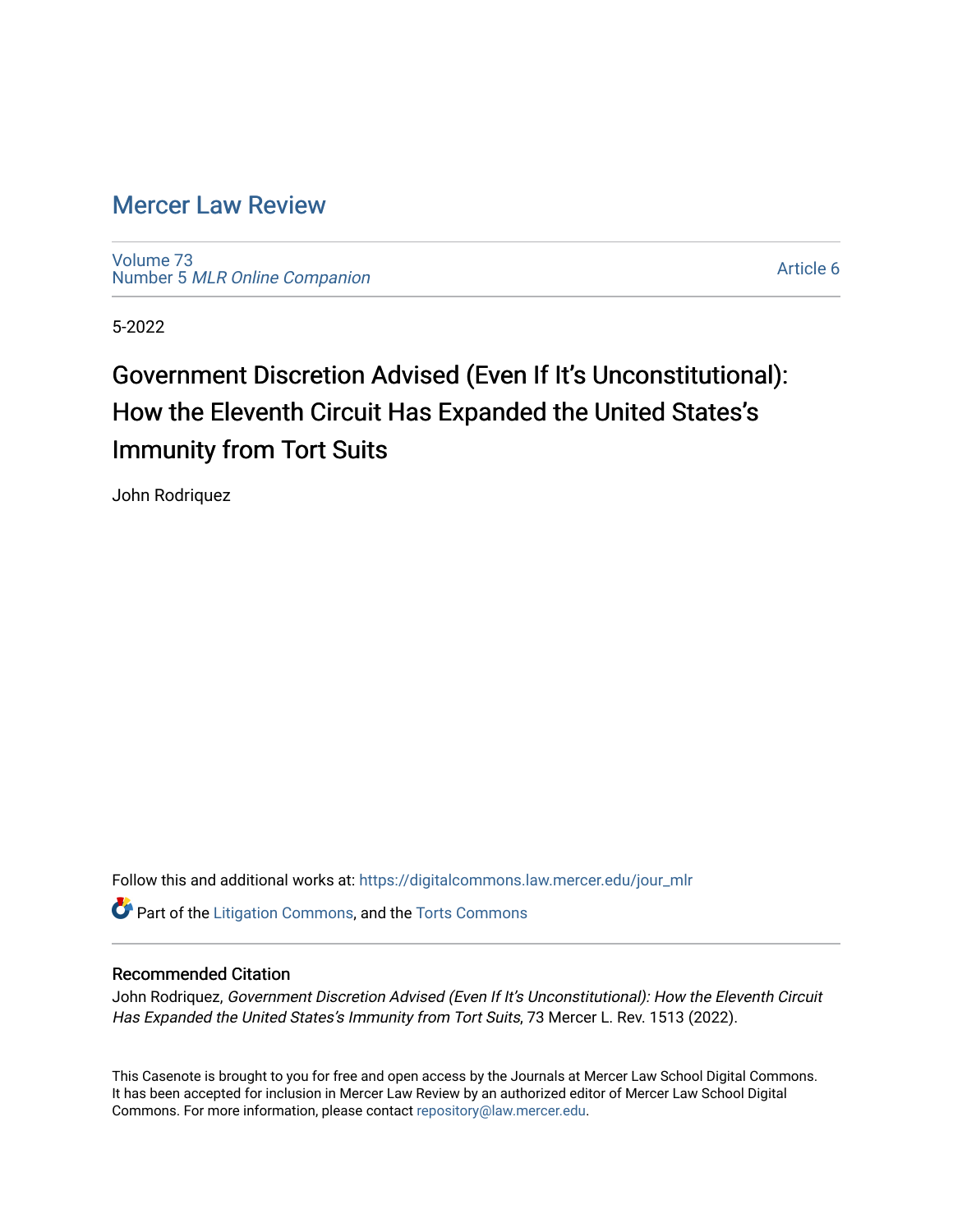# **Government Discretion Advised (Even If It's Unconstitutional): How the Eleventh Circuit Has Expanded the United States's Immunity from Tort Suits**

### **John Rodriquez\***

#### I. INTRODUCTION

Mackie Shivers, a sixty-four-year-old man, was stabbed in the eye by his mentally-ill cellmate with a pair of scissors.<sup>1</sup> Although the attack left Shivers permanently blind, he received no legal remedy to compensate him for his injuries.<sup>2</sup> This result is due, at least in part, to the United States Court of Appeals for the Eleventh Circuit's decision to interpret the discretionary function exception to the Federal Torts Claim Act  $(FTCA)^3$  in a broader way than virtually all of its sister circuits.<sup>4</sup> The holding by the Eleventh Circuit in *Shivers v. United States* bars FTCA claims under the exception even for unconstitutional conduct by government employees so long as the conduct was discretionary.5

Congress passed the FTCA in order to hold the government liable for the misconduct of government employees acting within the scope of their employment.6 The discretionary function exception to the FTCA was

6. Dalehite v. United States, 346 U.S. 15, 24 (1953).

#### 1513

<sup>\*</sup>A special thanks to Professor Painter-Thorne who provided me with invaluable feedback during the drafting of this Casenote. I am grateful for all my family and friends that have supported me throughout my law school career. I could not have done this without them.

<sup>1.</sup> Shivers v. United States, 1 F.4th 924, 927 (11th Cir. 2021).

<sup>2</sup>*. Id.* at 927, 936.

<sup>3.</sup> 28 U.S.C. § 1346(b)(1) (2013).

<sup>4.</sup> The only other circuit to hold that the discretionary function exception applies even when the action taken by a federal employee is unconstitutional is the Seventh Circuit. *See* Linder v. United States, 937 F.3d 1087, 1090 (7th Cir. 2019).

<sup>5</sup>*. Shivers*, 1 F.4th at 930.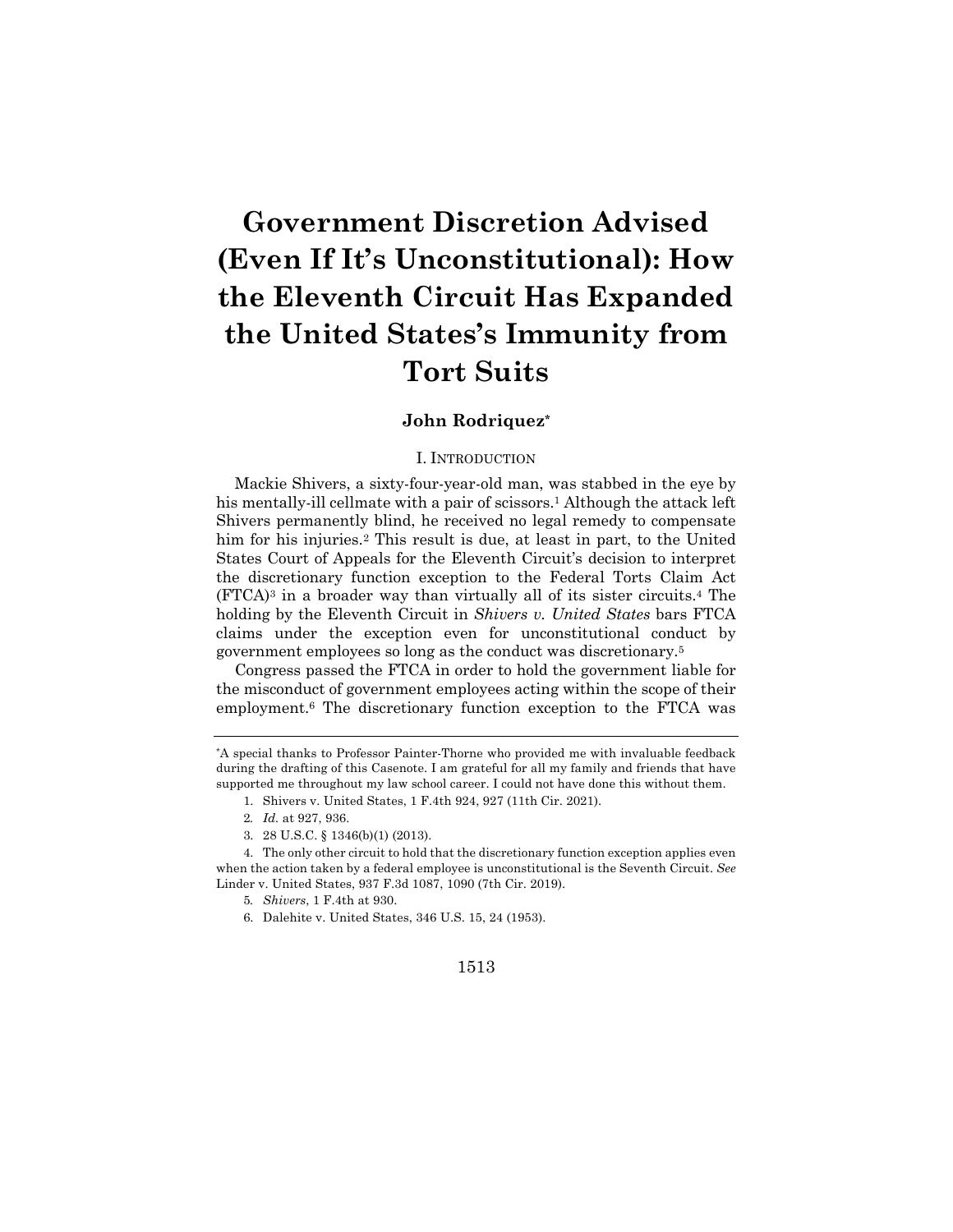intended to prevent judicial second-guessing of legislative decisions that have their roots in public policy.<sup>7</sup> By holding that this exception applies to even unconstitutional conduct, the Eleventh Circuit has left many future tort victims without a proper redress for injuries caused by the misfeasance of government employees and has implied that there is some kind of policy rationale for such employees to be given discretion to violate the Constitution.

Because the Supreme Court of the United States has yet to rule on whether unconstitutional conduct falls under the discretionary function exception, the circuit courts have been left to answer the question on their own. Virtually every circuit that has broached the issue presented in *Shivers* has held that unconstitutional conduct is not protected by the exception.8 The Eleventh Circuit has now joined the United States Court of Appeals for the Seventh Circuit in holding the opposite.9

#### II. FACTUAL BACKGROUND

Mackie Shivers was a sixty-four-year-old inmate at a federal prison in Florida.10 Prison officials assigned Marvin Dodson, a twenty-six-year-old, mentally unstable inmate to share Shivers's cell. Both inmates were imprisoned for cocaine drug convictions. Eight months passed with no incident between the two cellmates until Dodson stabbed Shivers in the eye with a pair of scissors while Shivers was asleep. The attack left Shivers permanently blind in that eye.11

After the incident, Shivers pursued his available administrative remedies. Another inmate, Gordan Reid, helped him in this endeavor.<sup>12</sup> Both men agreed that Shivers completed the first three steps of the process—he informed the prison staff of the issue, submitted a written Request for Administrative Remedy (form BP-9) to the warden, and then submitted an Administrative Remedy Appeal (form BP-10) to the designated regional director. Shivers received denials at each stage. Shivers believed he had properly submitted an appeal to the General Counsel at Bureau of Prisons' (BOP) Central Office—the final step of the

<sup>7.</sup> United States v. S.A. Empresa de Viacao Aerea Rio Grandense (Varig Airlines), 467 U.S. 797, 814 (1984).

<sup>8</sup>*. See* Loumiet v. United States, 828 F.3d 935, 938–39 (D.C. Cir. 2016); Limone v. United States, 579 F.3d 79, 102 (1st Cir. 2009); Raz v. United States, 343 F.3d 945, 948 (8th Cir. 2003).

<sup>9</sup>*. See* Kiiskila v. United States, 466 F.2d 626, 628 (7th Cir. 1972).

<sup>10</sup>*. Shivers*, 1 F.4th at 927.

<sup>11</sup>*. Id.*

<sup>12</sup>*. Id.*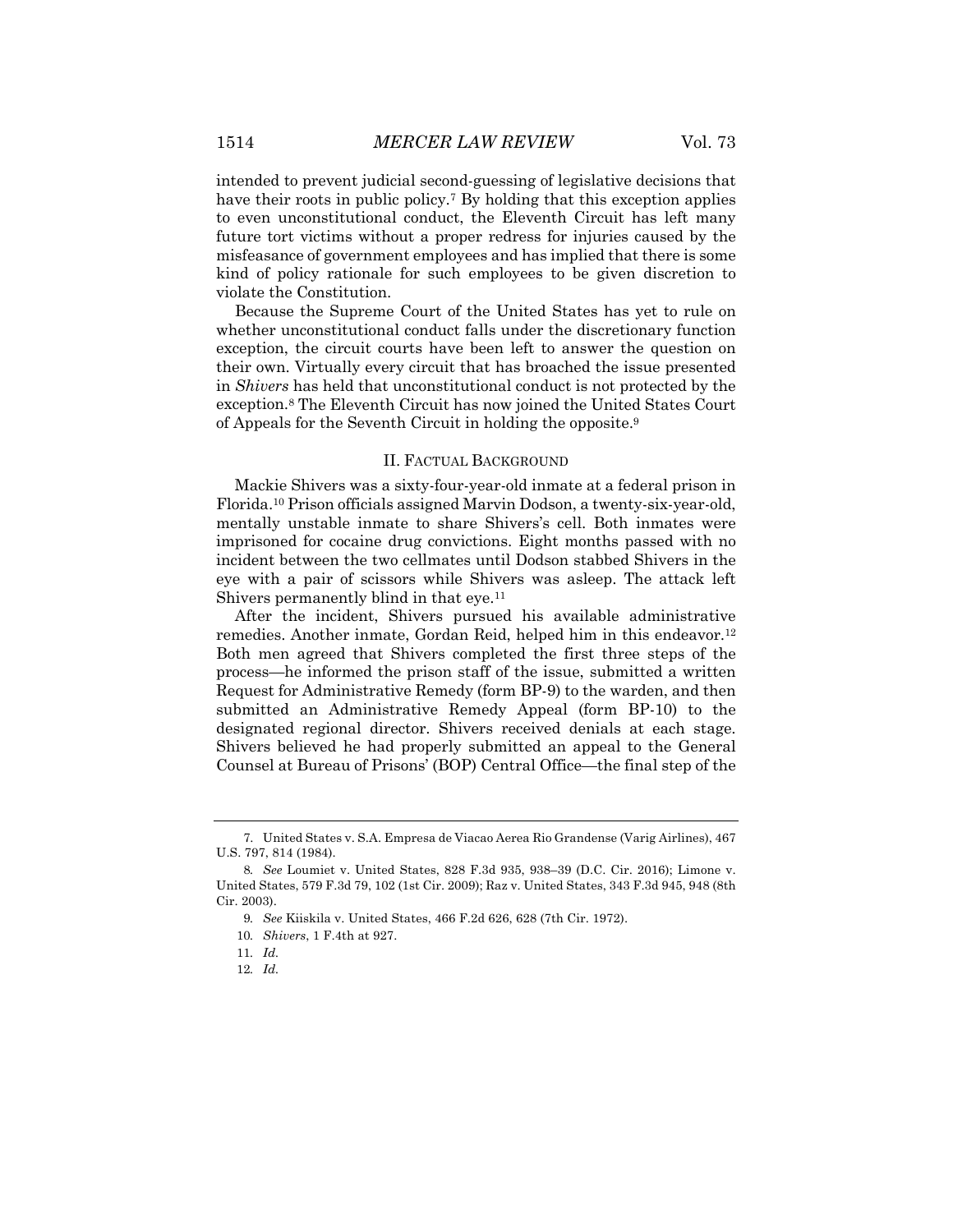administrative process—but the government claimed at trial that the form was never received.13

Under the impression he had exhausted all administrative remedies, Shivers then brought a FTCA and a *Bivens* action<sup>14</sup> against the United States and five prison employees.15 Shivers's complaint alleged that the prison officials knew or should have known that Dodson was showing violent tendencies toward other inmates and had a history of assaulting his cellmates before the man was assigned to Shivers's cell. Shivers's complaint also alleged that he informed prison officials, prior to the stabbing, that he was afraid for his safety. He claimed that the prison officials choice to move Dodson into his cell was negligent and that his right to be free from cruel and unusual punishment was violated.16

The United States District Court for the Middle District of Florida dismissed Shivers's FTCA claim against the United States for lack of subject matter jurisdiction, concluding that the conduct exercised by the prison officials fell under the discretionary function exception, 28 U.S.C. § 2680(a), to the FTCA's waiver of sovereign immunity.17 The court also dismissed, without prejudice, the *Bivens* claim against the five prison officials due to Shivers's failure to exhaust all his administrative remedies. Shivers appealed both dismissals, and on June 9, 2021, the United States Court of Appeals for the Eleventh Circuit affirmed the lower court's dismissal of both claims.18 Ultimately, the court's decision in this case allows the discretionary function exception to shield government employees who violate the Constitution from liability under the FTCA.

#### III. LEGAL BACKGROUND

#### *A. The Federal Torts Claim Act*

The United States, as a sovereign entity, is immune from suit without the consent of Congress.19 In 1946, Congress passed the FTCA as Title IV of the Legislative Reorganization Act, 60 Stat. 842.20 Congress had

<sup>13</sup>*. Id.*

<sup>14.</sup> A *Bivens* claim is a cause of action against a government employee for an alleged violation of the constitutional rights of another. Bivens v. Six Unknown Named Agents of Fed. Bureau of Narcotics, 403 U.S. 388 (1971).

<sup>15</sup>*. Shivers*, 1 F.4th at 927.

<sup>16</sup>*. Id.*

<sup>17</sup>*. Id.* at 928.

<sup>18</sup>*. Id*.

<sup>19.</sup> United States v. Mitchell, 445 U.S. 535, 538 (1980).

<sup>20</sup>*. Dalehite*, 346 U.S. at 24.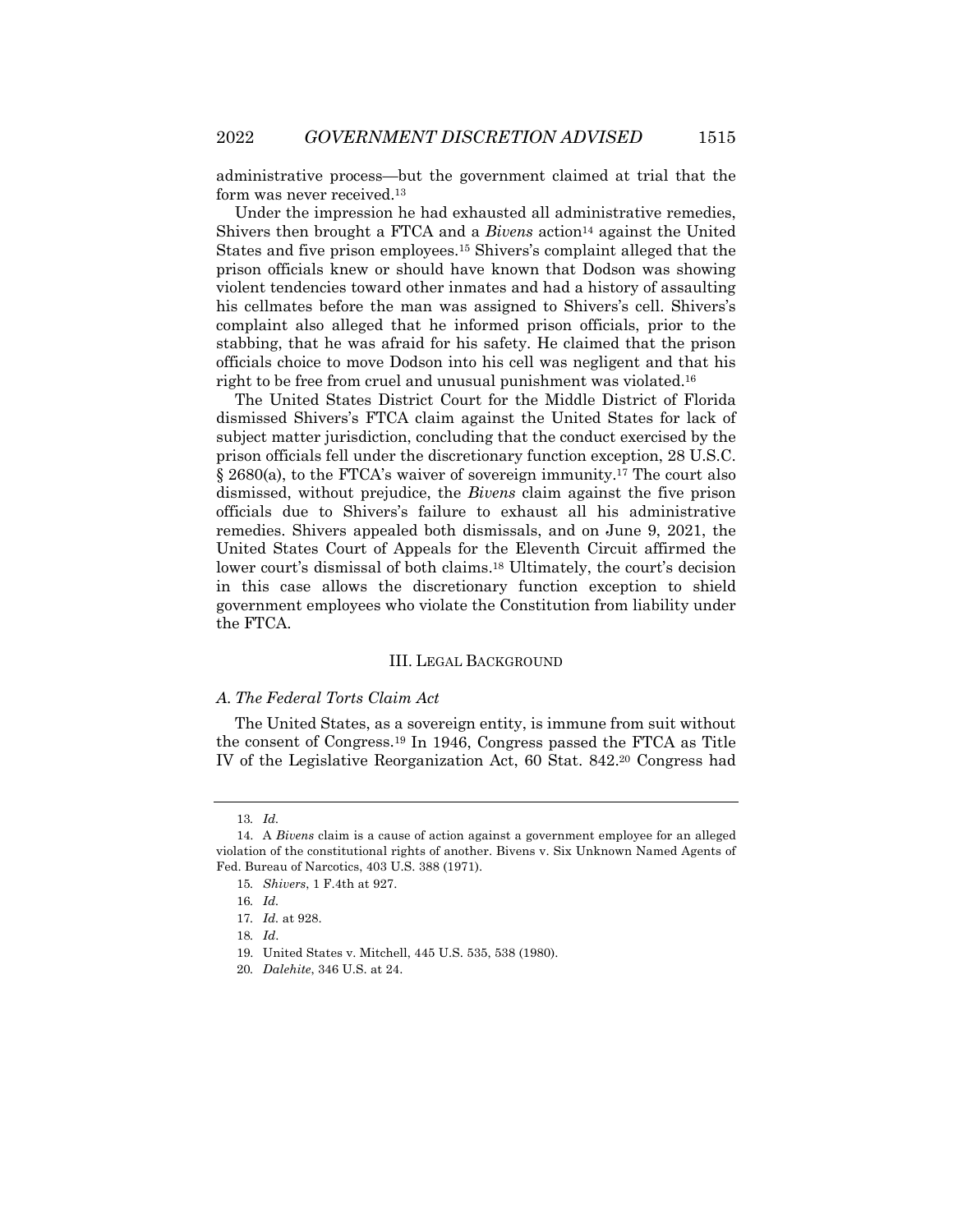considered such an act for nearly thirty years as a mechanism to hold the government liable for the misfeasance of federal employees while acting in the scope of their duties.21 Prior tort claim bills that Congress considered included waiver of sovereign immunity in specific realms of federal activity, such as "postal service, the activities of the Securities and Exchange Commission, or the collection of taxes."22 Two years earlier, Congress had drafted two exceptions to tort claims dealing with "the execution of a regulation or statute or on the exercise of a discretionary function."23 This was done to ensure the government would not be liable for torts arising from "errors in administration or in the exercise of discretionary functions."24 The necessity of these exceptions was clarified by an Assistant Attorney General who appeared before Congress to explain that legally authorized activities do not give rise to a tort action against the government "merely because 'the same conduct by a private individual would be tortious.'"25 The FTCA was not intended to allow the "constitutionality of legislation, the legality of regulations, or the propriety of a discretionary administrative act" to be secondguessed by the courts in a tort claim.26

When Congress passed the FTCA, it waived sovereign immunity for injury or loss caused by "the negligent or wrongful act or omission" of a government employee "while acting within the scope of [their] office or employment . . . ."27 In a 1994 case, *FDIC v. Meyer*, <sup>28</sup> the Supreme Court held that constitutional tort claims are not cognizable under the FTCA when standing absent from a state tort claim. The Court stated that, in order for a claim to be actionable under the FTCA, a party must show that the United States would be liable to the plaintiff as a private person would be under the "law of the place where the act or omission occurred."29 The Court has continuously held that the "law of the place" language found in the statute means the law of the state in which the alleged injury occurred.30 The Court in *Meyer* went on to say the source of liability for a claim alleging a breach of a federal constitutional right

- 29*. Id.* at 477.
- 30*. See* United States v. Muniz, 374 U.S. 150, 153 (1963).

<sup>21</sup>*. Id.*

<sup>22</sup>*. Id.* at 26

<sup>23</sup>*. Id.*

<sup>24</sup>*. Id.* at 26–7.

<sup>25</sup>*. Id.* at 27 (quoting Hearings before the House Committee on the Judiciary, 77th Cong., 2d Sess., on H.R. 5373 and H.R. 6463, p. 6, 28).

<sup>26</sup>*. Id.* at 27.

<sup>27.</sup> 28 U.S.C. § 1346(b)(1).

<sup>28.</sup> 510 U.S. 471, 477–78 (1994).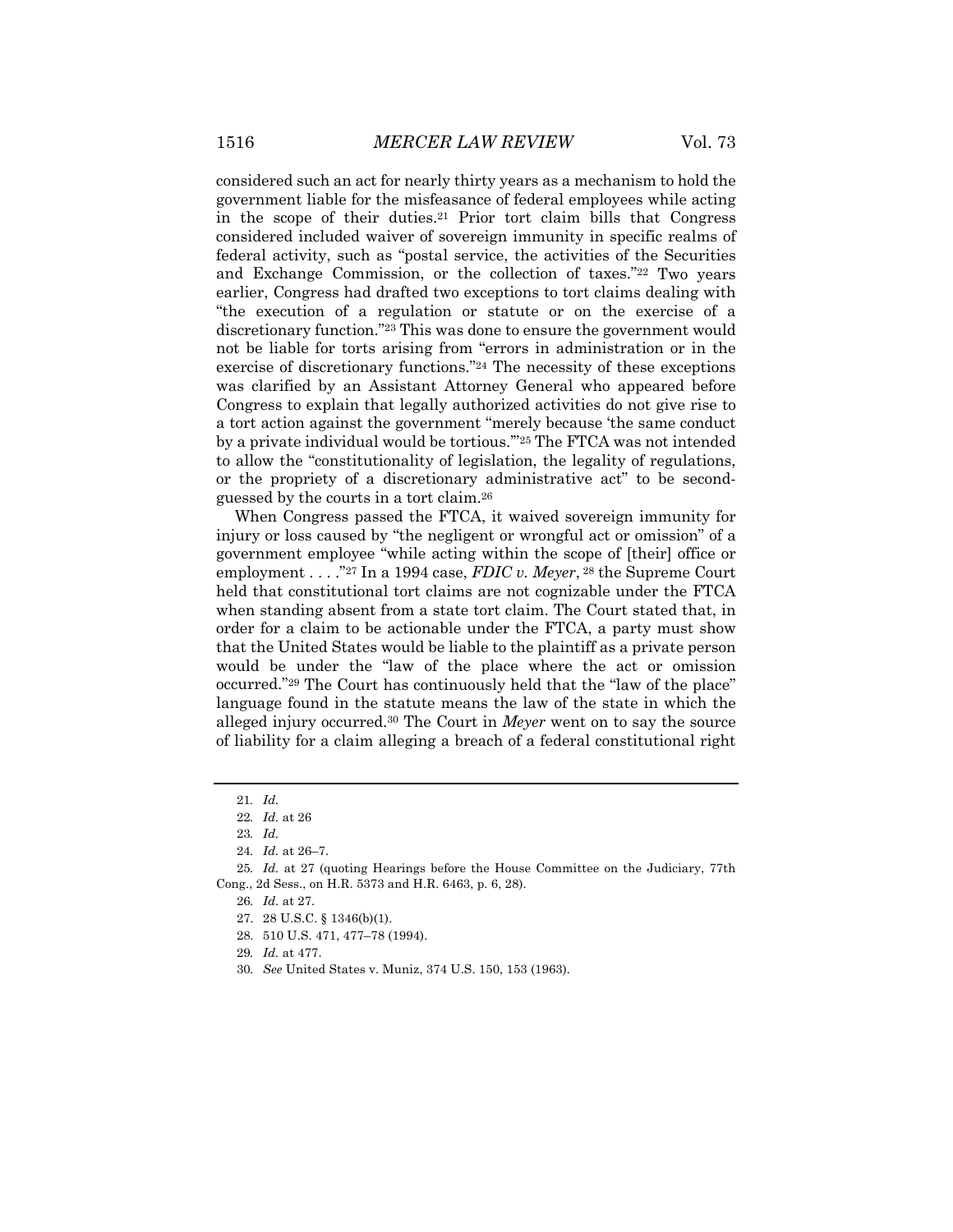is, by definition, federal law and not state law.31 Thus, the FTCA was enacted to provide a remedy for those individuals injured by state torts committed by federal employees.32 However, the FTCA was not intended as a route to enforce federal statutory duties.33 Although the Supreme Court has held that constitutional tort claims are not actionable under the FTCA when standing alone, it has yet to decide on the actionability of FTCA claims which have their basis in state tort law and are paired with a violation of constitutional rights.

#### *B. The Discretionary Function Exception and the Two-Part Test*

Although the FTCA provides a waiver of sovereign immunity, it is limited by exemptions that potentially deprive federal courts of subject matter jurisdiction over a plaintiff's claim.34 Of relevance here is the FTCA's exemption of "[a]ny claim . . . based upon the exercise or performance or the failure to exercise or perform a discretionary function or duty on the part of a federal agency or an employee of the Government, whether or not the discretion involved be abused."35 This exception is more commonly called the "discretionary function" exception.36 The purpose of this exception is to "prevent judicial 'second-guessing' of legislative and administrative decisions grounded in social, economic, and political policy through the medium of an action in tort."37 Congress intended to strike a balance between its "willingness to impose tort liability upon the United States" and its desire to allow the government to engage in certain activities without the threat of suit by private individuals.38 Congress took steps to avoid subjecting the government to liability for its employees' discretionary acts that would seriously encumber efficient government operations.39 The Supreme Court has concluded that it is impossible to define with infallible precision every aspect of the discretionary function exception.40

<sup>31</sup>*. Meyer*, 510 U.S. at 478.

<sup>32.</sup> Ochran v. United States, 273 F.3d 1315, 1317 (11th Cir. 2001).

<sup>33.</sup> Howell v. United States, 932 F.2d 915, 917 (11th Cir. 1991).

<sup>34.</sup> 28 U.S.C. § 2680 (2006); *see* Evergreen Marine, Ltd v. United States, 789 F. App'x 798, 800 (11th Cir. 2019).

<sup>35.</sup> 28 U.S.C. § 2680(a) (2006).

<sup>36.</sup> United States v. Gaubert, 499 U.S. 315, 322 (1991).

<sup>37</sup>*. Varig Airlines*, 467 U.S. at 814.

<sup>38</sup>*. Id.* at 808.

<sup>39</sup>*. Id.* at 814.

<sup>40</sup>*. Id.* at 813.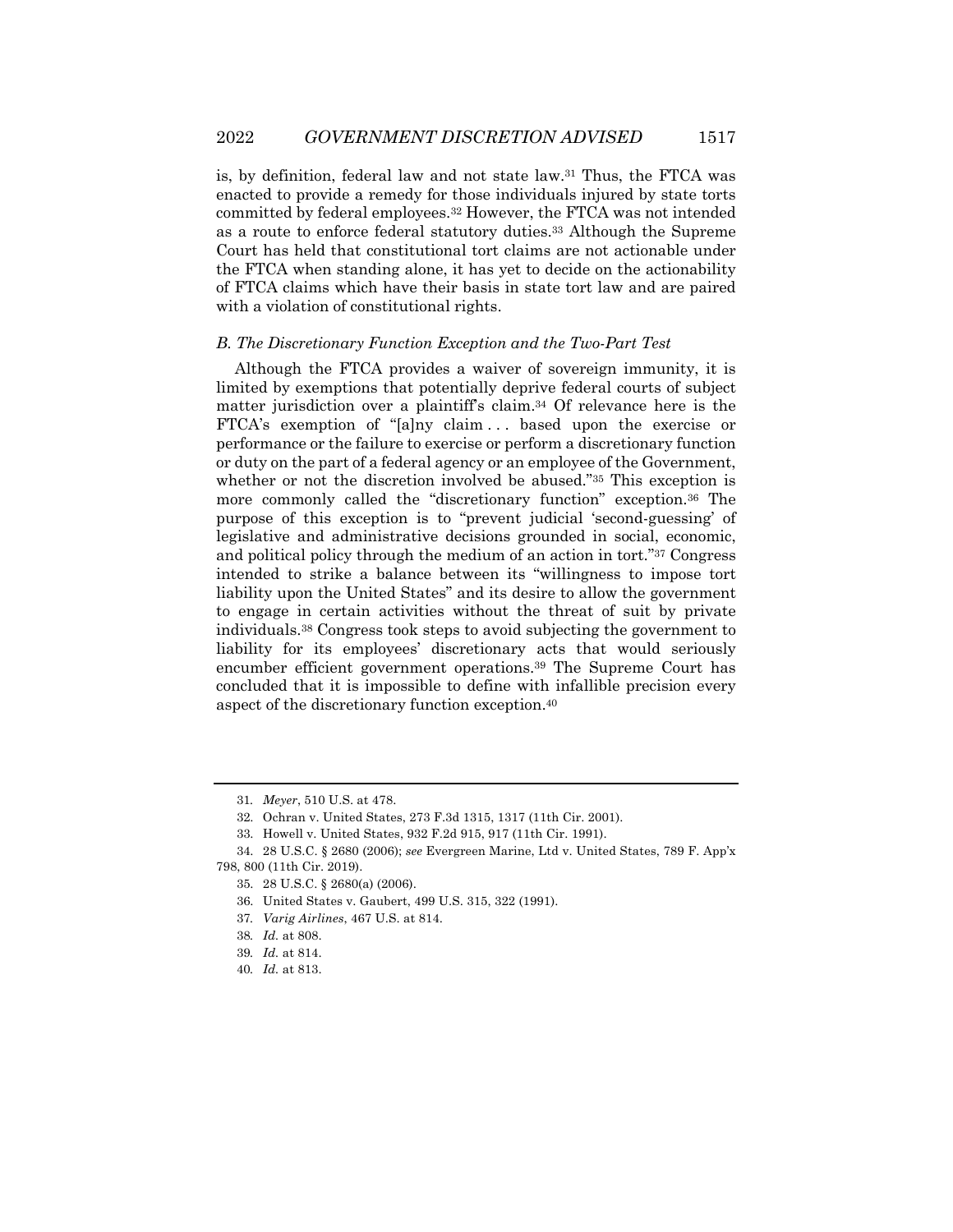There is, however, a way to determine if the exception applies in a specific case.41 In *Gaubert*, the Supreme Court used a two-prong test to determine whether challenged conduct falls within the discretionaryfunction exception.42 The court must first ascertain if the conduct is "discretionary in nature," meaning it involves an "element of judgment or choice."43 This "nature of the conduct" is the controlling factor in determining whether the exception applies and not the status of the actor.44 The requirement of judgment or choice is not met if there is a federal statute, regulation, or policy that details a course of action for an employee to follow, such as a case in which the employee has no other option but to follow the directive.45 The inquiry further focuses on whether the controlling statute mandates a specific manner in which the government agent should perform their function.46

Once an act is found to involve an element of judgment or choice, the court must ask "whether that judgment is of the kind that the discretionary function exception was designed to shield."47 In light of the purpose of the exception, the Supreme Court has held that it protects only governmental actions and decisions that have some basis in public policy.48 The discretionary function exception is intended to protect the government from liability if the conduct in question entails the permissible exercise of policy judgment.49 When a government policy allows for its agents to exercise discretion, it is presumed that the agent's actions are grounded in some sort of governmental policy rationale.50 Indeed, in order to survive a motion to dismiss, a plaintiff must allege facts that the conduct in controversy is not grounded in the policy of a regulatory regime.51 Overall, the second prong of the test looks at whether the challenged actions are susceptible of policy analysis.<sup>52</sup>

48*. Berkovitz*, 486 U.S. at 537.

50*. Gaubert*, 499 U.S. at 324.

<sup>41</sup>*. Id.*

<sup>42</sup>*. Gaubert*, 499 U.S. at 322–23.

<sup>43</sup>*. Id.* (quoting Berkovitz v. United States, 486 U.S. 531, 536 (1988)).

<sup>44</sup>*. Varig Airlines*, 467 U.S. at 813.

<sup>45</sup>*. Berkovitz*, 486 U.S. at 536.

<sup>46.</sup> Hughes v. United States, 110 F.3d 765, 768 (11th Cir. 1997).

<sup>47</sup>*. Gaubert*, 499 U.S. at 322–23.

<sup>49</sup>*. Id.*

<sup>51</sup>*. Id.* at 324–25.

<sup>52</sup>*. Id.* at 325.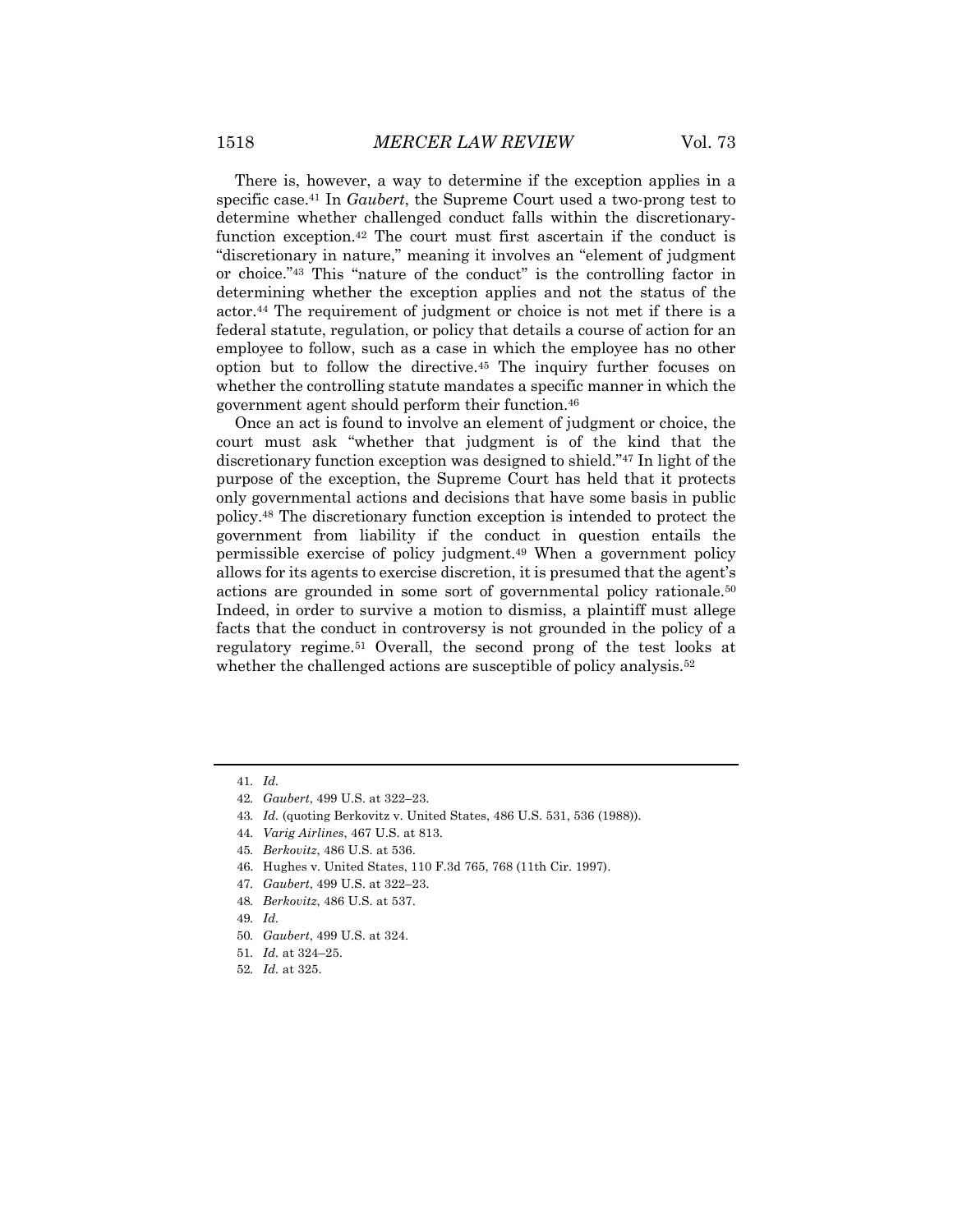#### *C. Bivens Claim*

In 1971, the Supreme Court held that a federal cause of action for damages could arise from the violation of a person's Fourth Amendment rights by a federal agent.53 Such *Bivens*-type remedies were later recognized in a Fifth Amendment gender discrimination case54 and in an Eighth Amendment cruel and unusual punishment case.55 In each of those cases, the Court held that there was an implied damages remedy under the Constitution itself.56 When such a claim is brought by a prison inmate, the Prison Litigation Reform Act of 1996 (PLRA) requires that prisoners exhaust all available administrative remedies.57 Compliance with the prison grievance process is required in order to properly exhaust available remedies under the PLRA.58

The BOP has a three-level administrative remedy procedure.59 The inmate must first make his issue known to the prison staff.60 If the matter is not resolved, the inmate may submit a written Request for Administrative Remedy (form BP-9) to the warden.61 If the inmate is not satisfied with the warden's response, he can submit an Administrative Remedy Appeal (form BP-10) to the designated Regional Director.62 The final step is to appeal to the General Counsel at BOP's Central Office (form BP-11).63

The Eleventh Circuit has held that a failure to exhaust available administrative remedies under the PLRA should be treated as a matter of abatement as opposed to an adjudication on the merits.64 Deciding on a motion to dismiss for failure to exhaust administrative remedies is a two-step process. The first step is to look at the factual allegations made by each party and if they conflict, take the facts in favor of the plaintiff. If in this light the defendant is entitled to dismissal for failure to exhaust, then the claim must be dismissed. If the complaint is not subject to

- 59*. See* 28 C.F.R. §§ 542.10, 542.13(a), 542.14(a), 542.15(a).
- 60. 28 C.F.R. § 542.13(a) (2006).
- 61. 28 C.F.R. § 542.14(a) (2018).
- 62. 28 C.F.R. § 542.15(a) (2018).

<sup>53</sup>*. Bivens*, 403 U.S. at 389.

<sup>54.</sup> Davis v. Passman, 442 U.S. 228 (1979).

<sup>55.</sup> Carlson v. Green, 446 U.S. 14 (1980).

<sup>56.</sup> Ziglar v. Abbasi, 137 S. Ct. 1843, 1848 (2017).

<sup>57.</sup> 42 U.S.C. § 1997e(a) (2013).

<sup>58.</sup> Jones v. Bock, 549 U.S. 199, 217 (2007).

<sup>63</sup>*. Id.*

<sup>64.</sup> Turner v. Burnside, 541 F.3d 1077, 1082 (11th Cir. 2008).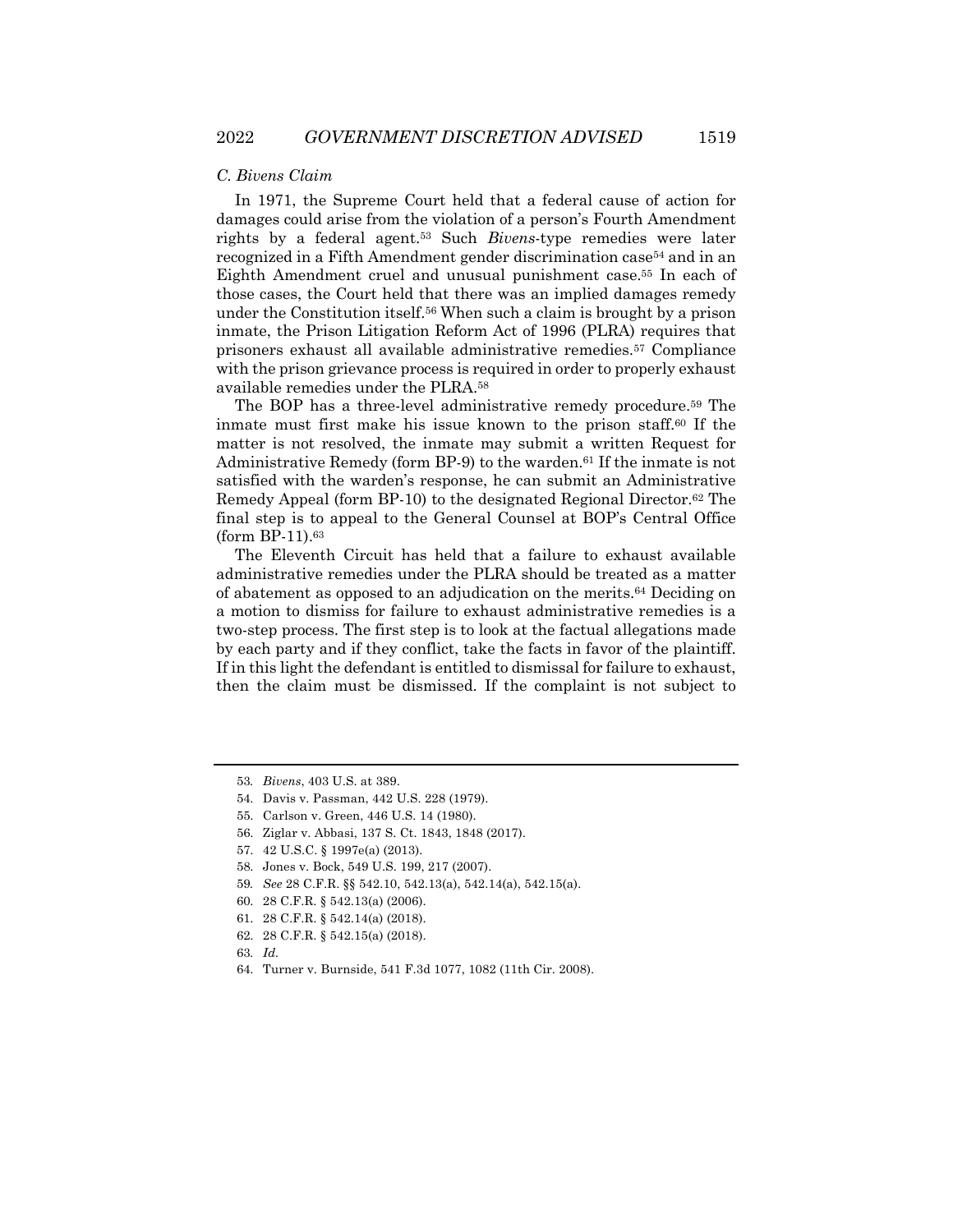dismissal, the court must make specific findings to resolve the factual issue.65

#### IV. COURT'S RATIONALE

In *Shivers*, the Eleventh Circuit reviewed, as a matter of first impression, whether the FTCA's discretionary function exception protects a government employee from liability if they violate the Constitution.66 In its interpretation of the FTCA and the discretionary function exception, the court held that even unconstutional conduct by government employees can be protected by the exception, with one judge concurring in part and dissenting in part.67

### *A. The Court Tackles the Federal Tort Claim Act*

The court began its discussion of the FTCA claim by mentioning that the United States is immune from suit unless Congress consents to suit.68 It then looked at the language of the statute and referenced the *Meyer*  case, emphasizing the Supreme Court's holding that the FTCA addresses violations of state law by federal employees and not constitutional claims.69

Shivers argued that, due to the violation of his Eighth Amendment rights, the discretionary function exception does not apply to the prison employees' decision to house him with Dodson.70 On that point, Shivers contended that prison officials do not have the discretion to act unconstitutionally and therefore the action taken in this case falls out of the scope of the exception. Further, Shivers stated that the underlying law for his FTCA claim was Florida law and the unconstitutional conduct by the prison officials only served to negate the government's discretionary function defense.71

Rejecting Shiver's claim, the court stated that an FTCA claim cannot be used to circumvent the limitations on constitutional tort claims under *Bivens*.72 Such circumvention would happen by recasting the same allegations "(1) as a common-law tort claim under the FTCA that is not subject to the discretionary function exception or (2) as negating the

<sup>65</sup>*. Id.*

<sup>66</sup>*. See Shivers*, 1 F.4th at 924.

<sup>67</sup>*. Id.* at 936.

<sup>68</sup>*. Id.* at 928.

<sup>69</sup>*. Id.* (citing *Meyer*, 510 U.S. at 477–78).

<sup>70</sup>*. Id.* at 929.

<sup>71</sup>*. Id.*

<sup>72</sup>*. Id.* at 931.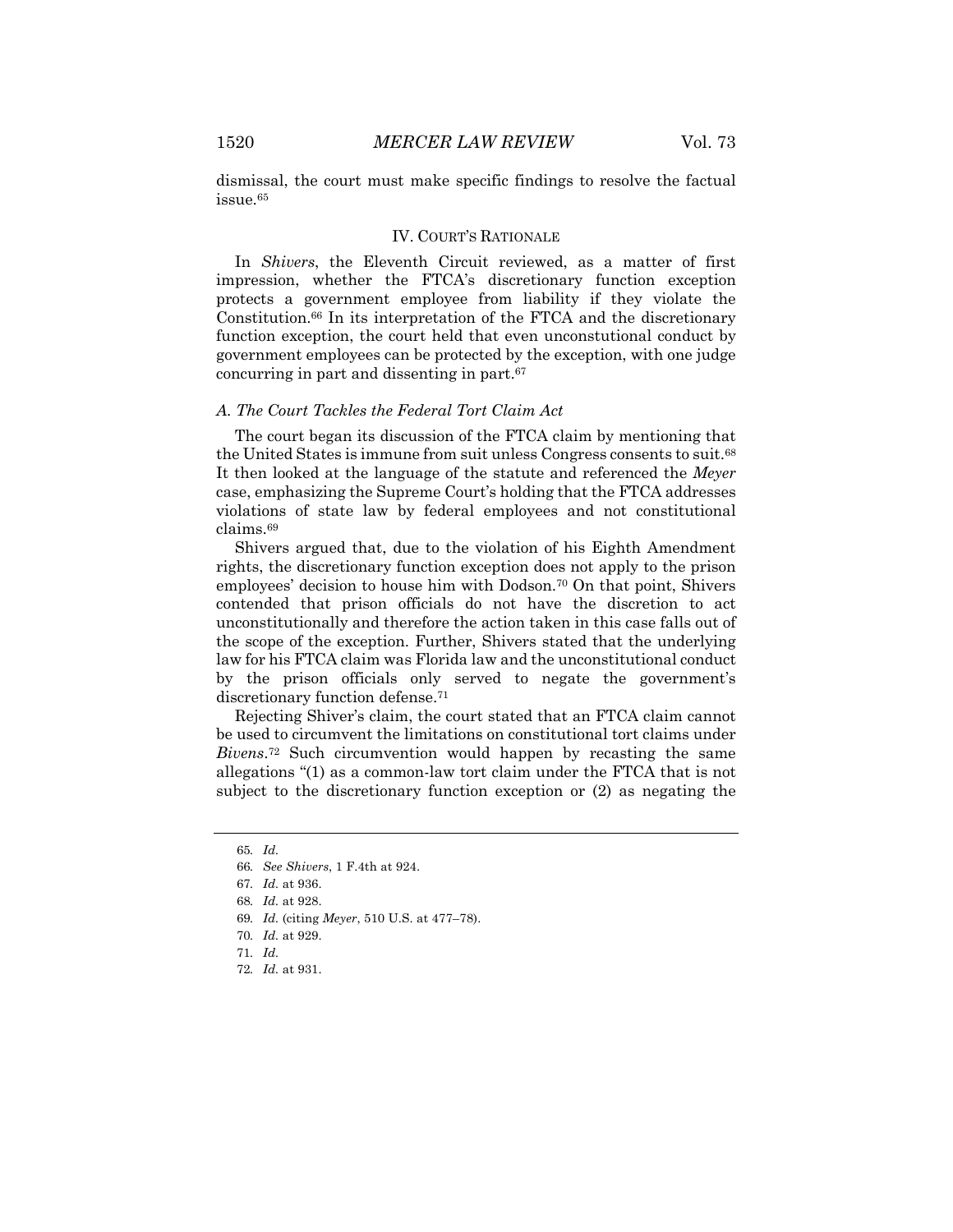discretionary function exception."73 To support its reasoning, the court cited two cases from the Seventh Circuit that ruled on the issue at hand.74 One of these Seventh Circuit cases, *Linder*, stated that the limited scope of the FTCA and its inapplicability to constitutional torts was partially the reason the Supreme Court created *Bivens* actions against individual government employees.75

#### *B. The Discretionary Function Exception and the Two-Part Test*

Next, the court discussed the intent behind the discretionary function exception and how to apply the *Gaubert* test. The court started its analysis of the discretionary function exception by looking at the plain language of FTCA. It drew special attention to the language that states the FTCA "shall not apply to  $\ldots$  [a]ny claim" that originates from a discretionary function or duty exercised by government employees, "whether or not the discretion involved be abused."76 The court reasoned that the language Congress chose is unqualified, and nothing in the statute limited the exception based on the degree of the abuse of the discretion. It pointed out that Congress could have used language that would state what kinds of abuse would not fall under this exception, such as grossly negligent behavior or behavior that is unconstitutional. However, Congress did not include such language, and Congress alone decides what should fall within its waiver of sovereign immunity. The crucial question for the court in respect to the plaintiff's FTCA claim was whether the government activity being challenged in the case was discretionary under *Gaubert*.77

The court used the term "constitutional-claims exclusion" to refer to Shivers's argument for why this claim should be actionable under the FTCA.78 It opined that Congress did not leave room for this extra-textual exclusion.<sup>79</sup> It then cited *Millbrook v. United States*,<sup>80</sup> in which the Supreme Court read the plain language of the FTCA and refused to read a limitation into unambiguous text.81 The court pointed to the remedial scheme of the FTCA and claimed that it is incompatible with Shivers's proposed exception, which is reinforced by Congress' intent when

<sup>73</sup>*. Id.*

<sup>74</sup>*. Id.* at 932.

<sup>75</sup>*. Id.* at 933 (quoting *Linder*, 937 F.3d at 1090).

<sup>76</sup>*. Id.* at 930 (quoting 28 U.S.C. § 2680(a)).

<sup>77</sup>*. Id.* at 930.

<sup>78</sup>*. Id.*

<sup>79</sup>*. Id.*

<sup>80.</sup> 569 U.S. 50 (2013).

<sup>81</sup>*. Shivers*, 1 F.4th at 930; *Millbrook*, 569 U.S. at 57.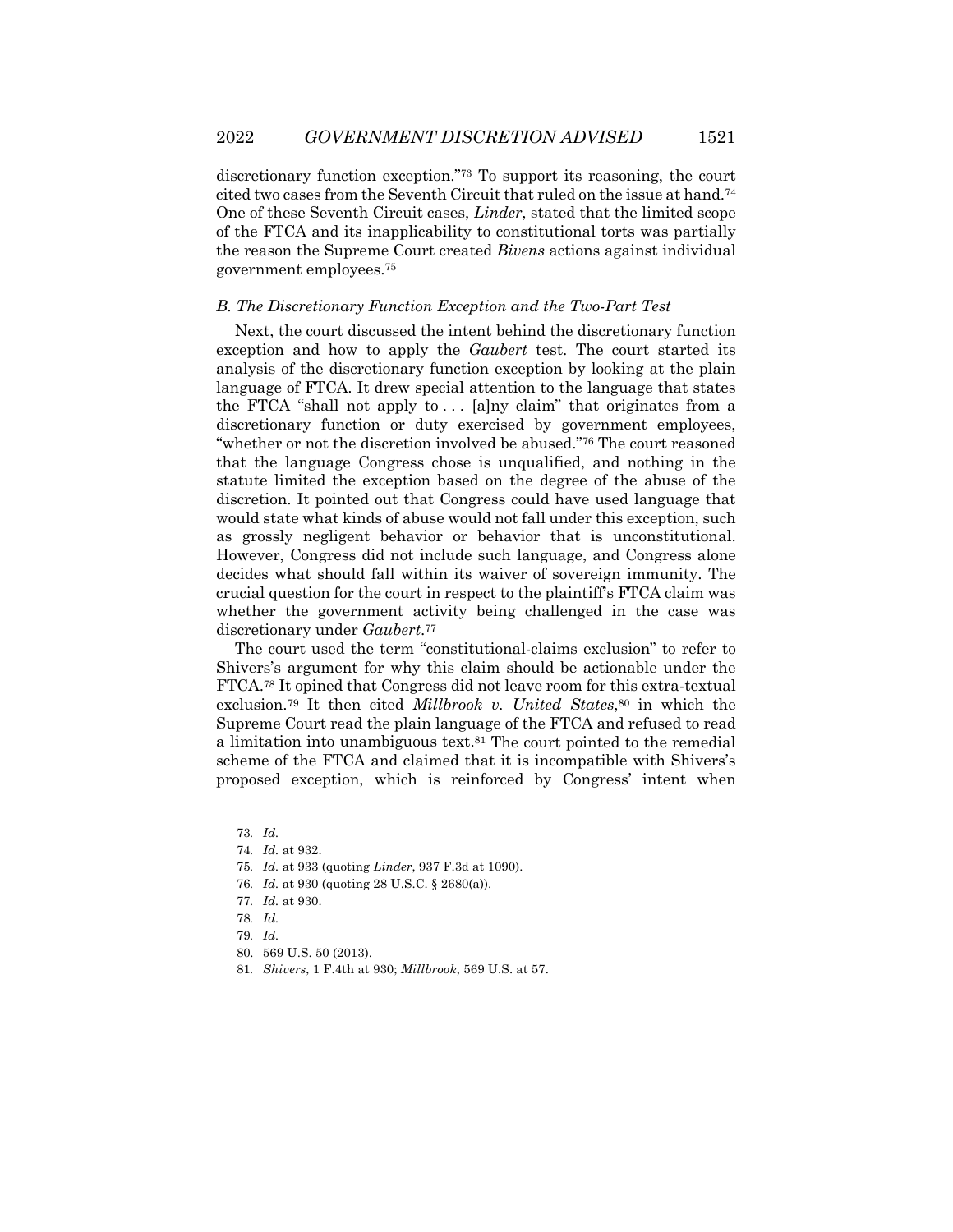creating the Act. The court reasoned that the purpose behind the Act is to address violations of state law torts by federal employees and not constitutional violations.82

To illustrate why there is no "constitutional claims exclusion," the court referenced two Seventh Circuit cases, *Kiiskila* and *Linder*.83 In both *Kiiskila* and *Linder*, a claim under the FTCA was brought for a state tort claim that involved an alleged violation of federal constitutional rights.84 Both claims were dismissed by the Seventh Circuit based on the discretionary function exception.85 The Seventh Circuit in both *Kiiskila* and *Linder* concluded that, even when a government employee uses their discretion in a way that violates another's constitutional rights, the plain language of the FTCA does not waive the government's immunity to suit.86

The court in *Shivers* then analyzed the two-prong test seen in *Gaubert*.87 Applying *Gaubert*, the court held that in this case, the conduct in controversy—inmate classification and housing placement decisions was "discretionary in nature" and therefore met the first prong.<sup>88</sup> The court reasoned that only when a federal employee violates a specific prescription in federal law does the discretionary function exception not apply.89 After making this point, the court explained how Shivers did not name a federal statute, regulation or policy that specifically prescribed a course of action that the prison employees here failed to follow.90

Moving on to the second prong of the *Gaubert* test, the court referenced a prior decision in the Eleventh Circuit in which inmate classification and housing placement decisions were held to be "part and parcel of the inherently policy-laden endeavor of maintaining order and preserving security within our nation's prisons."91 In *Cohen*, this type of conduct was held to meet both prongs of the test set out in *Gaubert*.92 The court in *Cohen* reasoned that while there was a statute that imposed a general duty of care to protect prisoners on the BOP, it left the BOP personnel with discretion about how that duty was to be accomplished and therefore

<sup>82</sup>*. Shivers*, 1 F.4th at 930.

<sup>83</sup>*. Id.* at 932 (citing *Kiiskila*, 466 F.2d at 626; *Linder*, 937 F.3d at 1087).

<sup>84</sup>*. Kiiskila*, 466 F.2d at 626–27; *Linder*, 937 F.3d at 1088.

<sup>85</sup>*. Kiiskila*, 466 F.2d at 628; *Linder*, 937 F.3d at 1092.

<sup>86</sup>*. Kiiskila*, 466 F.2d at 628; *Linder*, 937 F.3d at 1o90.

<sup>87</sup>*. Shivers*, 1 F.4th at 931.

<sup>88</sup>*. Id.*

<sup>89</sup>*. Id.*

<sup>90</sup>*. Id.*

<sup>91.</sup> Cohen v. United States, 151 F.3d 1338, 1344 (11th Cir. 1998).

<sup>92</sup>*. Id.*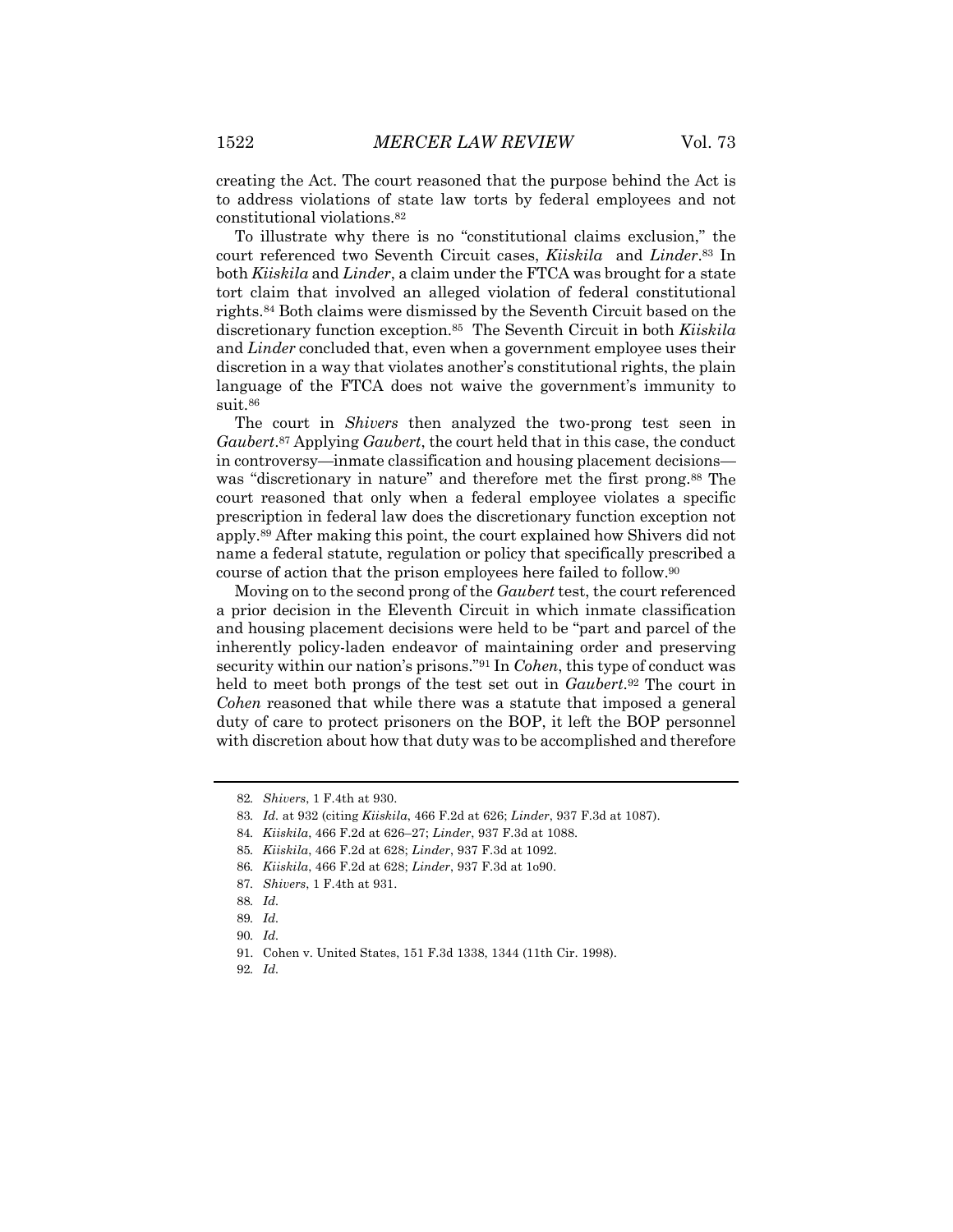warranted the applicability of the discretionary function exception.93 The court in *Shivers* explained that the actions by the government employees in the case at hand, being of the same type, also fell within the discretionary function exception.94

Finally, the Eleventh Circuit criticized the way in which Shivers argued his constitutional claim exclusion would work in practice.95 The court seemed to take issue with two types of claims, state tort law and federal constitution law, being tried in a single FTCA claim. The plaintiff in such a case would have to show negligence under state law and then defeat the discretionary function exception by proving the same conduct also breached a constitutional right. The district court in a case like this would have to instruct the jury that, even if the defendant in such a case were found to be negligent under state law, the government is still immune to suit unless the plaintiff also proves a federal constitution claim.96

#### *C. Bivens Claim*

The court's analysis of the *Bivens* claim in *Shivers* began with it expressing the need under the PLRA for an inmate to exhaust all administrative remedies before bringing such a claim.97 The court then explained the two-step process that should be applied when deciding on a motion to dismiss for failure to exhaust.98 Next, the court went into detail about the relevant grievance process to be followed in this case. As explained above, these steps include the filing of BP-8, BP-9, BP-10, and BP-11 forms.

At issue in this case was whether the appeal to the General Counsel (form BP-11) was filed.99 The court disagreed with Shivers's claim that the district court clearly erred in finding that he failed to submit his BP-11 form.100 Instead, the court held that the district court had substantial evidence to support its finding.101 This evidence submitted by the government included a declaration by a BOP paralegal stating that Shivers had not submitted the form to the Central Office level and an exhibit that showed no entry of the form into the BOP's SENTRY system.

101*. Id.*

<sup>93</sup>*. Id.*

<sup>94</sup>*. Shivers,* 1 F.4th at 929.

<sup>95</sup>*. Id.* at 934.

<sup>96</sup>*. Id.*

<sup>97</sup>*. Id.* at 935 (citing 42 U.S.C. § 1997e(a)).

<sup>98</sup>*. Id.* at 935.

<sup>99</sup>*. Id.*

<sup>100</sup>*. Id.* at 936.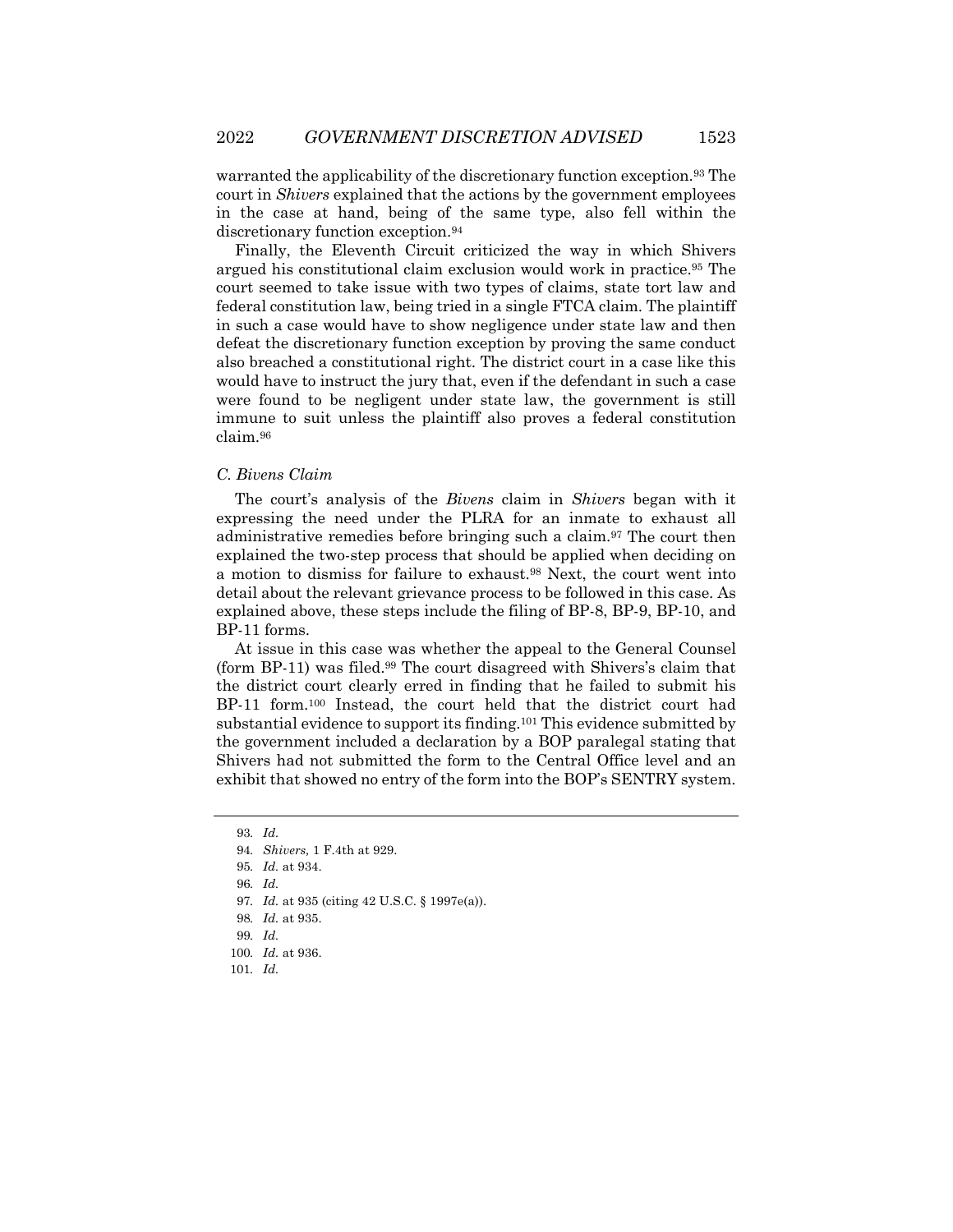The court then pointed to Shivers's declaration that had a BP-11 form attached, in which Shivers stated was a "true and correct copy" of the form he submitted, was unsigned.102 Therefore, the court found no error in the dismissal of Shivers's *Bivens* claim by the lower court.103

#### *D. Concurrence in Part, Dissent in Part*

Circuit Judge Wilson concurred in the majority's judgment affirming the district court's dismissal of Shiver's *Bivens* claim.104 Wilson, however, dissented from the majority's decision on whether the discretionary function exception applies to government employees who violate the Constitution. According to Wilson, because government employees do not have discretion to violate the Constitution, the exception cannot apply. Wilson then pointed to the fact that most other circuits that have encountered this issue have held that the discretionary function exception does not shield the government from liability under the FTCA when the conduct is also unconstitutional.<sup>105</sup>

Although Wilson agreed with the majority that the conduct in this case met the first prong of the *Gaubert* test—that it involved an element of judgment—he disagreed that it met the second prong. Wilson did not believe that the discretionary function exception was only inapplicable in cases in which a federal employee acts contrary to a specific prescription in federal law, as the majority had reasoned.106 Instead, Wilson argued that this inquiry is only relevant when considering the first prong of the *Gaubert* test. Wilson then distinguished this case from *Cohen*, stating that the case at hand asked a different question: Does a prison official's decisions about the placement of inmates fall under the discretionary function exception when the plaintiff alleges that the decision was not only tortious but also violated a constitutional right? Wilson's answer to this question was no. Ultimately, for Wilson, the problem with the majority's opinion is that the government "has no discretion to violate the Federal Constitution  $\left[\right]$ <sup>"107</sup> and unconstitutional action does not involve a permissible exercise of policy judgment.108

<sup>102</sup>*. Id.*

<sup>103</sup>*. Id*.

<sup>104</sup>*. Id.* (Wilson, C.J., concurring in part)

<sup>105</sup>*. Id.*

<sup>106</sup>*. Id.* at 937.

<sup>107</sup>*. Id.* (quoting Owen v. City of Independence, 445 U.S. 622, 649 (1980)).

<sup>108</sup>*. Id.* at 937.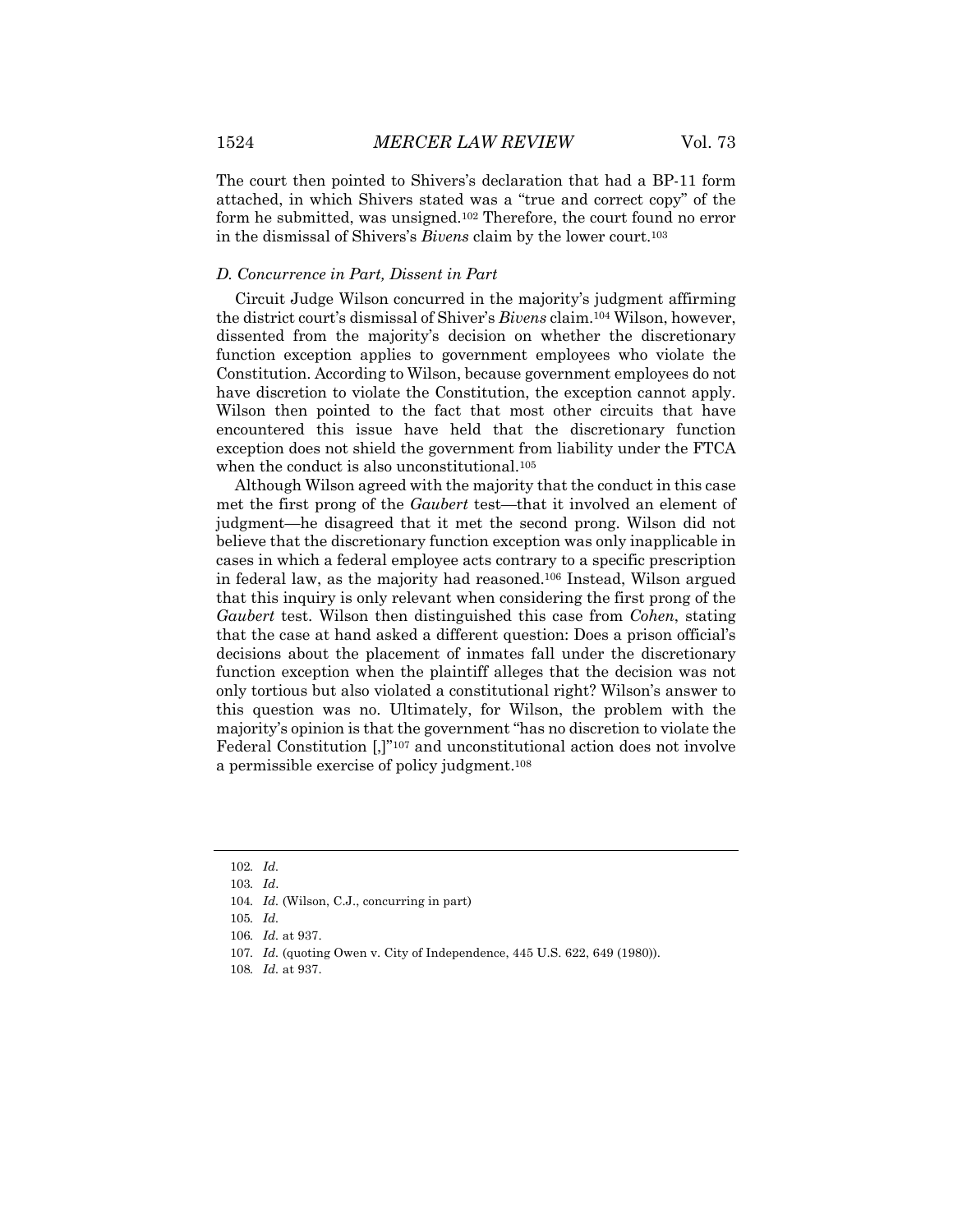#### V. IMPLICATIONS

Through *Shivers*, the Eleventh Circuit became the second appellate court to hold that the discretionary function exception shields a government employee from liability under the FTCA when they violate the Constitution.109 The circuit's reasoning was contrary to the one applied by the Supreme Court in *Berkovitz*. In *Berkovitz*, the Supreme Court held that the discretionary function exception does not apply if a "federal statute, regulation, or policy specifically prescribes a course of action for an employee to follow."110 This is due to the employee lacking a rightful option but to adhere to the directive, and therefore there is no discretion for the exception to protect.<sup>111</sup>

If the same logic is applied to the circumstances of the current case, then it follows that the exception would not shield government conduct that violates the Constitution. Indeed, the Supreme Court has noted that the government "has no 'discretion' to violate the Federal Constitution; its dictates are absolute and imperative."112 Holding the discretionary function exception applies to unconstitutional conduct leads to an illogical result: government employees that violate the mandates of a statute, rule, or policy are liable under the FTCA but those whose "onduty conduct [is] so egregious that it violates the more fundamental requirements of the Constitution" are protected from suit.113

The decision in *Shivers* limits the remedy available to those whose constitutional rights are violated by the negligence of government employees. Such a claim is no longer actionable under the FTCA and must be brought as a *Bivens* claim. The problem with this outcome is that the two claims come from different sources of law. The basis of an FTCA claim is state law, while the basis for a *Bivens* action is constitutional law.114 A *Bivens* action is also fairly limited. This may result in many deserving state tort victims being barred from recovery and not being made whole.

This decision may also encourage more discretion to be given to government officials. This outcome seems more likely because if there is no specific policy on a given matter and decisions are increasingly left up

<sup>109</sup>*. Id*. at 936; *Loumiet*, 828 F.3d at 939; *Limone*, 579 F.3d at 102 ; *Raz*, 343 F.3d at 948 (holding that the discretionary function exception does not shield government employees who violate the constitution from liability under the FTCA). *But see Kiiskila*, 466 F.2d at 628 (holding the opposite).

<sup>110</sup>*. Berkovitz*, 486 U.S. at 536.

<sup>111</sup>*. Id.*

<sup>112</sup>*. Owen*, 445 U.S. at 649.

<sup>113</sup>*. Loumiet*, 828 F.3d at 944–45.

<sup>114</sup>*. Id.* at 945–46.